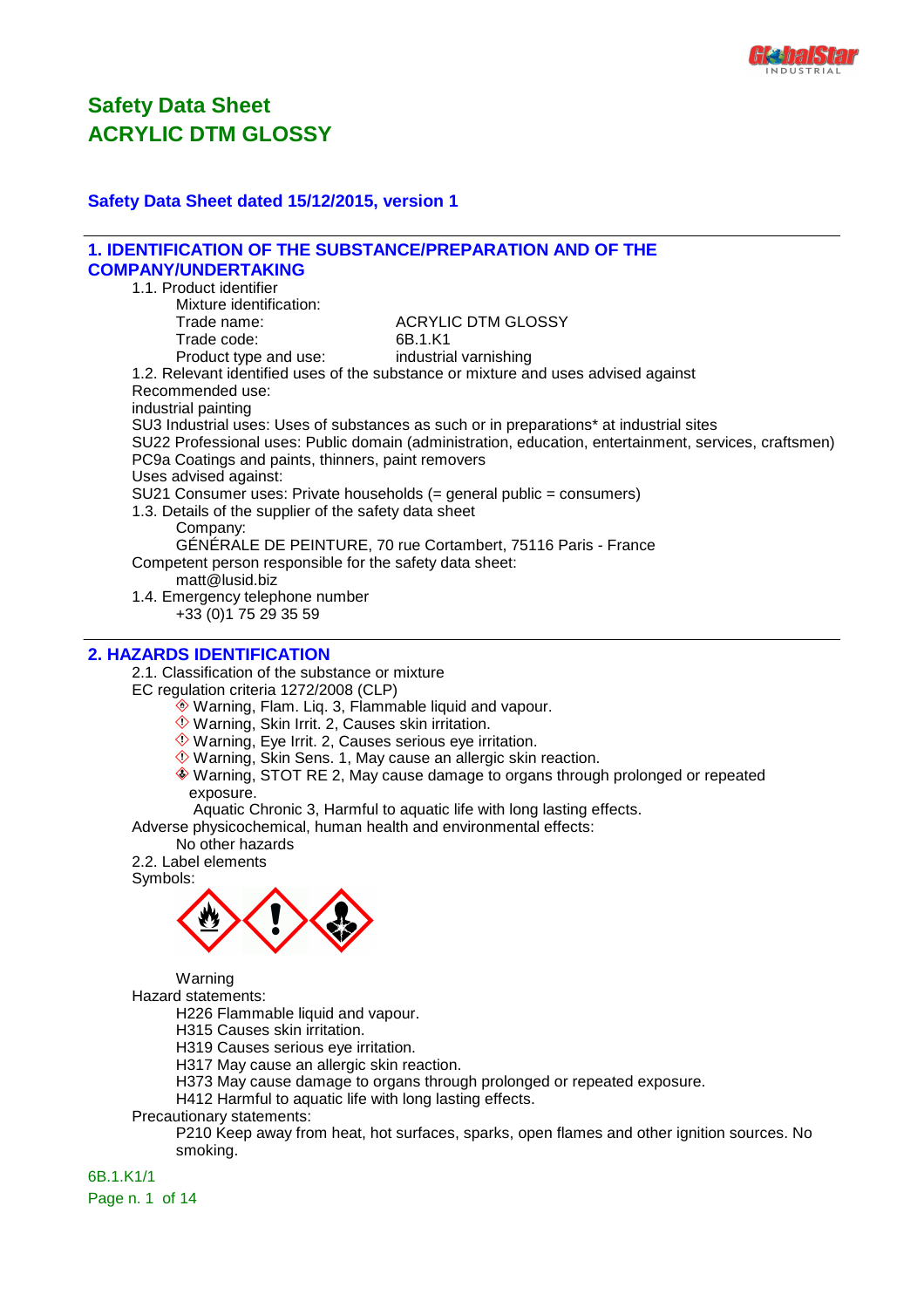

P260 Do not breathe dust/fume/gas/mist/vapours/spray. P261 Avoid breathing dust/fume/gas/mist/vapours/spray. P273 Avoid release to the environment. P280 Wear protective gloves/protective clothing/eye protection/face protection. P370+P378 In case of fire, use a dry powder fire extinguisher to extinguish. Special Provisions: None **Contains** 4,4'-Isopropylidene-diphenol, polymer reaction products with 1-chloro-2,3-epoxypropane: average molecular mass 850-1150 xylene [4] Reaction products of polymeric fatty acids and alcohols ethoxylated with diethylenetriamine and 2,5-Furandione: May produce an allergic reaction. 2,3-epoxypropyl neodecanoate: May produce an allergic reaction. Special provisions according to Annex XVII of REACH and subsequent amendments: Restricted to professional users.

2.3. Other hazards

Other Hazards:

No other hazards

#### **3. COMPOSITION/INFORMATION ON INGREDIENTS**

3.1. Substances

N.A.

vPvB Substances: None - PBT Substances: None

Hazardous components within the meaning of the CLP regulation and related classification:

| Qty                    | <b>Name</b>                                 | Ident. Number                                     |                                               | <b>Classification</b>                                                                                                                                                                                                                                                                                        |
|------------------------|---------------------------------------------|---------------------------------------------------|-----------------------------------------------|--------------------------------------------------------------------------------------------------------------------------------------------------------------------------------------------------------------------------------------------------------------------------------------------------------------|
| >= 10% -<br>< 12.5%    | 2-methoxy-1-<br>methylethyl acetate         | Index<br>number:<br>CAS:<br>EC:<br>REACH No.: 01- | 108-65-6<br>203-603-9<br>2119475791<br>$-29$  | 607-195-00-7 $\otimes$ 2.6/3 Flam. Liq. 3 H226                                                                                                                                                                                                                                                               |
| >= 10% -<br>< 12.5%    | xylene [4]                                  | Index<br>number:<br>CAS:<br>EC:<br>REACH No.: 01- | 1330-20-7<br>215-535-7<br>2119488216<br>$-32$ | 601-022-00-9 \$2.6/3 Flam. Liq. 3 H226<br>$\Diamond$ 3.1/4/Inhal Acute Tox. 4 H332<br>$\Diamond$ 3.1/4/Dermal Acute Tox. 4 H312<br><b>13.3/2 Eye Irrit. 2 H319</b><br><b>13.8/3 STOT SE 3 H335</b><br><b>1</b> 3.2/2 Skin Irrit. 2 H315<br><b>♦ 3.9/2 STOT RE 2 H373</b><br><b>♦ 3.10/1 Asp. Tox. 1 H304</b> |
| $>= 7\%$ -<br>$< 10\%$ | Solvent naphtha<br>(petroleum), light arom. | Index<br>number:<br>CAS:<br>EC:<br>REACH No.: 01- | 64742-95-6<br>265-199-0<br>2119455851<br>-35  | 649-356-00-4 3.6/3 Flam. Liq. 3 H226<br>♦4.1/C2 Aquatic Chronic 2 H411<br><b>13.8/3 STOT SE 3 H335</b><br><b>♦ 3.10/1 Asp. Tox. 1 H304</b><br><b>13.8/3 STOT SE 3 H336</b><br>EUH066<br>DECLP (CLP)*                                                                                                         |
| $>= 3\% -$<br>$< 5\%$  | n-butyl acetate                             | Index<br>number:                                  |                                               | 607-025-00-1 <sup>2</sup> 2.6/3 Flam. Liq. 3 H22 6<br><b>13.8/3 STOT SE 3 H336</b>                                                                                                                                                                                                                           |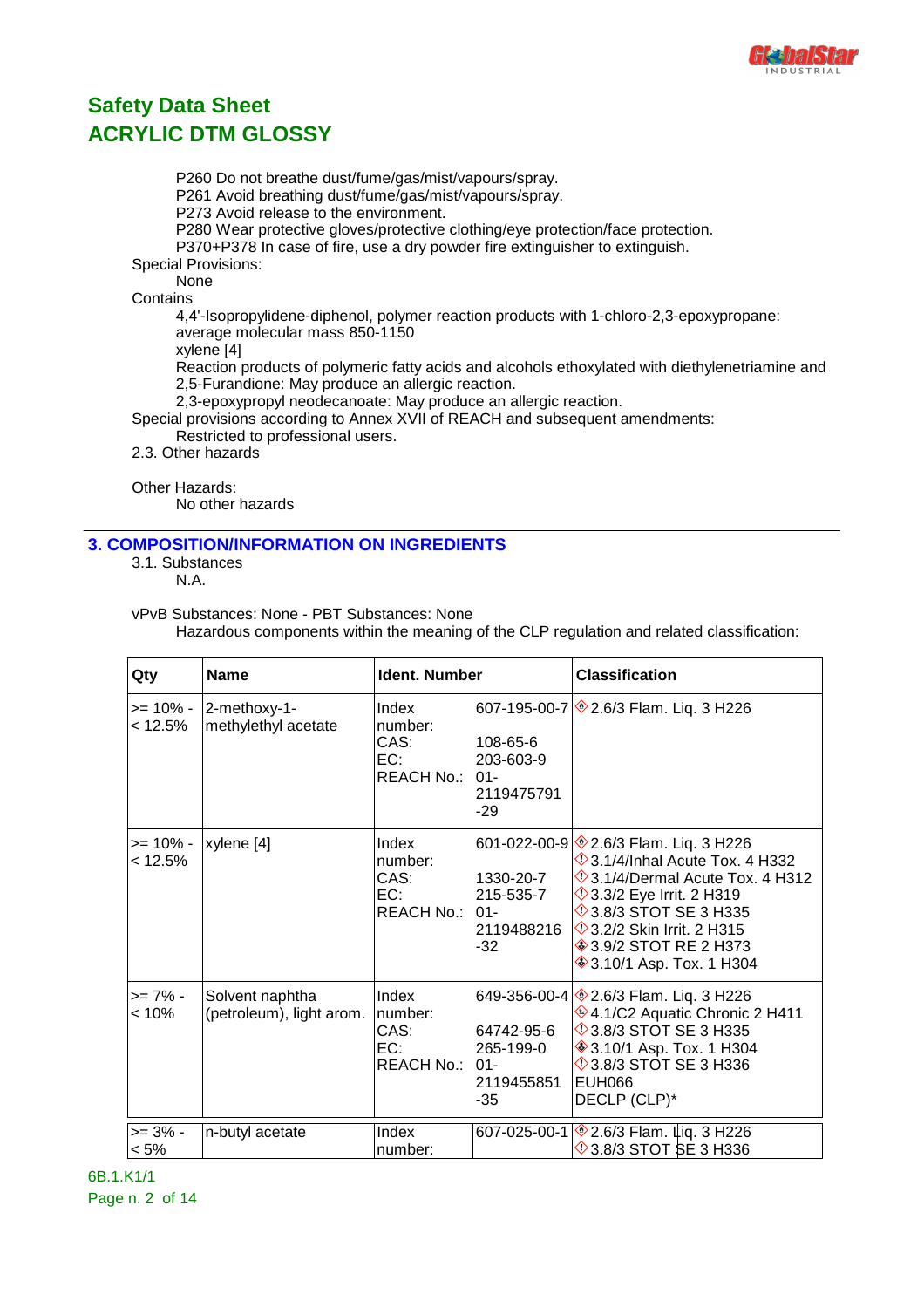

|                           |                                                                                                                                                | CAS:<br>EC:<br>REACH No.: 01-                        | 123-86-4<br>204-658-1<br>2119485493<br>$-29$             | <b>EUH066</b>                                                                                                                                                                                                               |
|---------------------------|------------------------------------------------------------------------------------------------------------------------------------------------|------------------------------------------------------|----------------------------------------------------------|-----------------------------------------------------------------------------------------------------------------------------------------------------------------------------------------------------------------------------|
| $>= 3\% -$<br>$< 5\%$     | ethylbenzene                                                                                                                                   | Index<br>number:<br>CAS:<br>EC:<br>REACH No.:        | 100-41-4<br>202-849-4<br>$01 -$<br>2119489370<br>$-35$   | 601-023-00-4 $\otimes$ 2.6/2 Flam. Liq. 2 H225<br>$\Diamond$ 3.1/4/Inhal Acute Tox. 4 H332<br><b>♦ 3.9/2 STOT RE 2 H373</b><br><b>♦ 3.10/1 Asp. Tox. 1 H304</b>                                                             |
| $>= 3\%$ -<br>$< 5\%$     | 4,4'-Isopropylidene-<br>diphenol, polymer<br>reaction products with<br>$1$ -chloro-2,3-<br>epoxypropane:<br>average molecular<br>mass 850-1150 |                                                      |                                                          | $\Diamond$ 3.4.2/1-1A-1B Skin Sens. 1,1A,<br>1B H317                                                                                                                                                                        |
| $>= 1\% -$<br>< 3%        | 2-butoxyethyl acetate;<br>butylglycol acetate                                                                                                  | Index<br>number:<br>CAS:<br>EC:<br><b>REACH No.:</b> | 112-07-2<br>203-933-3<br>$01 -$<br>2119475112<br>-47     | 607-038-00-2 3.1/4/Dermal Acute Tox. 4 H312<br>$\Diamond$ 3.1/4/Oral Acute Tox. 4 H302<br>$\Diamond$ 3.1/4/Inhal Acute Tox, 4 H332                                                                                          |
| $>= 0.1%$<br>$- < 0.25\%$ | Reaction products of<br>polymeric fatty acids<br>and alcohols<br>ethoxylated with<br>diethylenetriamine and<br>2,5-Furandione                  | CAS:                                                 | 1268617-32-<br>8                                         | $\sqrt{3}$ .4.2/1-1A-1B Skin Sens. 1,1A,<br>1B H317<br>♦4.1/A1 Aquatic Acute 1 H400<br><b>♦ 4.1/C1 Aquatic Chronic 1 H410</b>                                                                                               |
| $>= 0.1%$                 | 2,3-epoxypropyl<br>- < 0.25%   neodecanoate                                                                                                    | CAS:<br>EC:<br>REACH No.:                            | 26761-45-5<br>247-979-2<br>$01 -$<br>2119431597<br>$-33$ | <b>1,14, 3.4.2/1-1A-1B Skin Sens. 1,14</b> ,<br>1B H317<br><b>♦ 3.5/2 Muta. 2 H341</b><br>♦4.1/C2 Aquatic Chronic 2 H411                                                                                                    |
| 720 ppm                   | 2-methylpropan-1-ol                                                                                                                            | Index<br>number:<br>CAS:<br>EC:<br><b>REACH No.:</b> | 78-83-1<br>201-148-0<br>$01 -$<br>2119484609<br>$-23$    | 603-108-00-1 \$2.6/3 Flam. Liq. 3 H226<br>$\Diamond$ 3.8/3 STOT SE 3 H335<br><b>1</b> 3.2/2 Skin Irrit. 2 H315<br>→ 3.3/1 Eye Dam. 1 H318<br>$\Diamond$ 3.8/3 STOT SE 3 H336                                                |
| 560 ppm                   | toluene                                                                                                                                        | Index<br>number:<br>CAS:<br>EC:<br>REACH No.:        | 108-88-3<br>203-625-9<br>$01 -$<br>2119471310<br>$-51$   | 601-021-00-3 <u>♦ 2.6</u> /2 Flam. Lig. 2 H225<br><b>1</b> 3.2/2 Skin Irrit. 2 H315<br><b>♦ 3.7/2 Repr. 2 H361d</b><br>$\Diamond$ 3.8/3 STOT SE 3 H336<br><b>♦ 3.9/2 STOT RE 2 H378</b><br><b>♦ 3.10/1 Asp. Tox. 1 H304</b> |

6B.1.K1/1 Page n. 3 of 14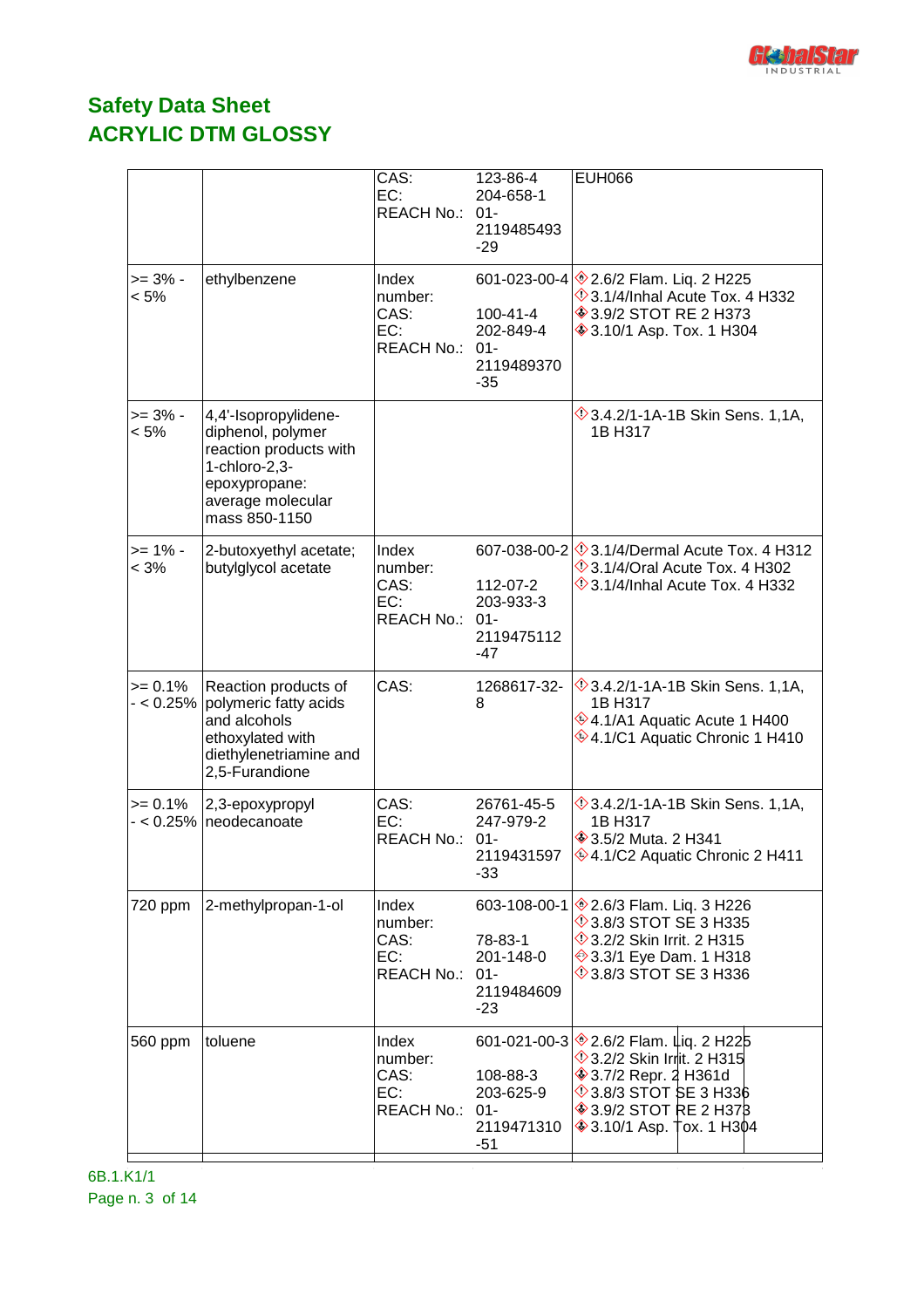

| $ 9$ ppm | 2,2'-iminodiethylamine; | <b>Index</b>   |            | 612-058-00-X $\Diamond$ 3.1/4/Dermal Acute Tox. 4 H312 |
|----------|-------------------------|----------------|------------|--------------------------------------------------------|
|          | diethylenetriamine      | number:        |            | $\otimes$ 3.1/4/Oral Acute Tox. 4 H302                 |
|          |                         | CAS:           | 111-40-0   | $\sqrt{\ }$ 3.1/2/Oral Acute Tox. 2 H300               |
|          |                         | EC:            | 203-865-4  | ◈3.2/1B Skin Corr. 1B H314                             |
|          |                         | REACH No.: 01- |            | <b>1</b> 3.8/3 STOT SE 3 H335                          |
|          |                         |                | 2119473793 | ◇3.4.2/1-1A-1B Skin Sens. 1,1A,                        |
|          |                         |                | -27        | 1B H317                                                |
|          |                         |                |            |                                                        |

\*DECLP (CLP): Substance classified in accordance with Note P, Annex VI of EC Regulation (EC) 1272/2008. The classification as a carcinogen or mutagen need not apply if it can be shown that the substance contains less than 0,1 % w/w benzene (EINECS No 200-753-7). When the substance is not classified as a carcinogen at least the precautionary statements (P102-)P260-P262-P301 + P310-P331 (Table 3.1) or the S-phrases (2-)23-24-62 (Table 3.2) shall apply. This note applies only to certain complex oil-derived substances in Part 3.

#### **4. FIRST AID MEASURES**

4.1. Description of first aid measures

In case of skin contact:

Immediately take off all contaminated clothing.

Areas of the body that have - or are only even suspected of having - come into contact with the product must be rinsed immediately with plenty of running water and possibly with soap. Wash thoroughly the body (shower or bath).

Remove contaminated clothing immediatley and dispose off safely.

After contact with skin, wash immediately with soap and plenty of water.

In case of eyes contact:

After contact with the eyes, rinse with water with the eyelids open for a sufficient length of time, then consult an opthalmologist immediately.

Protect uninjured eye.

In case of Ingestion:

Do NOT induce vomiting.

In case of Inhalation:

If breathing is irregular or stopped, administer artificial respiration.

In case of inhalation, consult a doctor immediately and show him packing or label.

4.2. Most important symptoms and effects, both acute and delayed

None

4.3. Indication of any immediate medical attention and special treatment needed

In case of accident or unwellness, seek medical advice immediately (show directions for use or safety data sheet if possible). Treatment:

None

#### **5. FIRE-FIGHTING MEASURES**

5.1. Extinguishing media

Suitable extinguishing media:

Extinguishing media which must not be used for safety reasons: None in particular.

- 5.2. Special hazards arising from the substance or mixture Do not inhale explosion and combustion gases. Burning produces heavy smoke.
- 5.3. Advice for firefighters
	- Use suitable breathing apparatus .

Collect contaminated fire extinguishing water separately. This must not be discharged into drains.

Move undamaged containers from immediate hazard area if it can be done safely.

6B.1.K1/1 Page n. 4 of 14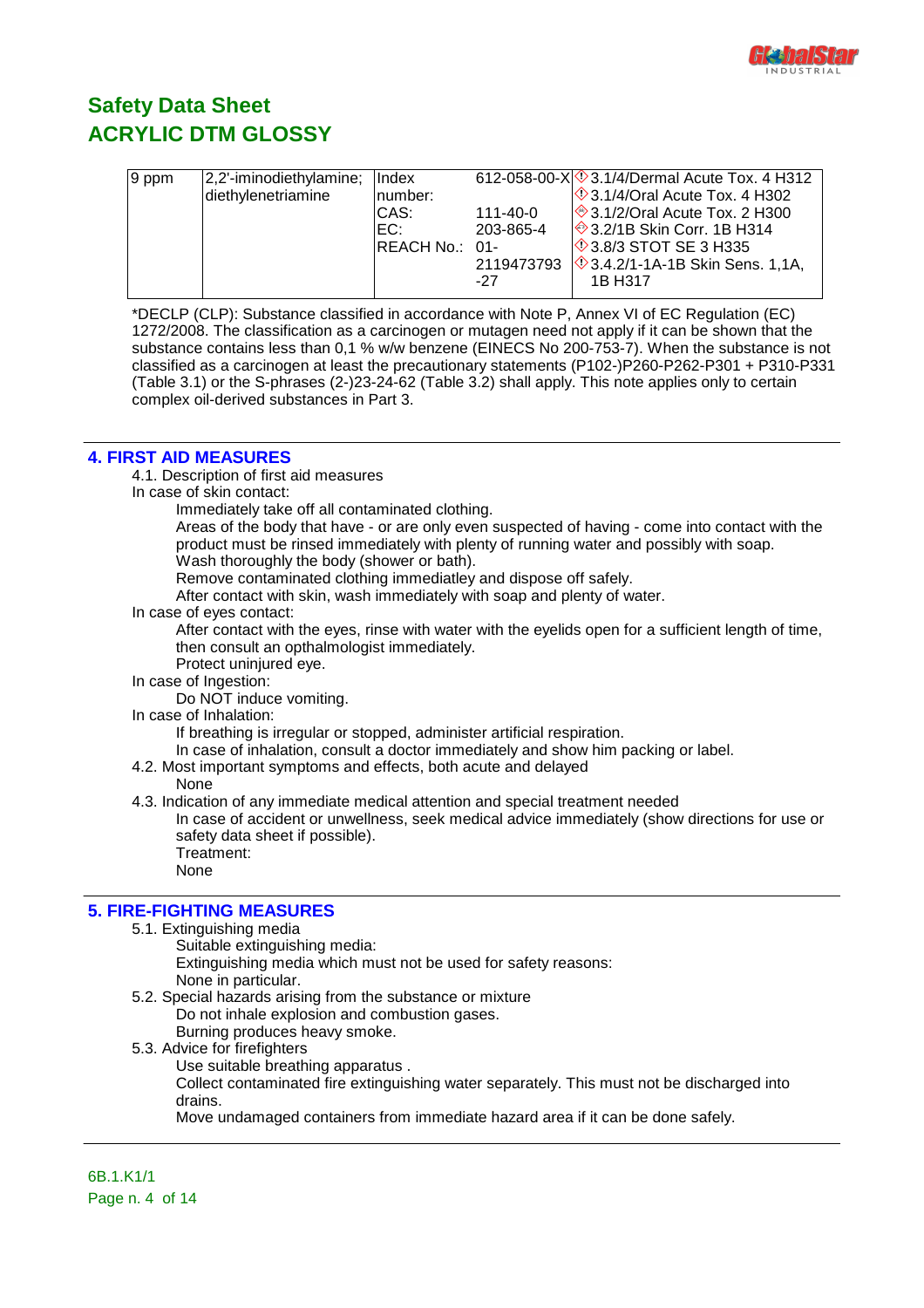

#### **6. ACCIDENTAL RELEASE MEASURES**

6.1. Personal precautions, protective equipment and emergency procedures Wear personal protection equipment. Remove all sources of ignition. Wear breathing apparatus if exposed to vapours/dusts/aerosols. Provide adequate ventilation. Use appropriate respiratory protection. See protective measures under point 7 and 8.

6.2. Environmental precautions

Do not allow to enter into soil/subsoil. Do not allow to enter into surface water or drains. Retain contaminated washing water and dispose it.

In case of gas escape or of entry into waterways, soil or drains, inform the responsible authorities.

- Suitable material for taking up: absorbing material, organic, sand
- 6.3. Methods and material for containment and cleaning up
	- Wash with plenty of water.
- 6.4. Reference to other sections See also section 8 and 13

### **7. HANDLING AND STORAGE**

- 7.1. Precautions for safe handling
	- Avoid contact with skin and eyes, inhaltion of vapours and mists.
	- Use localized ventilation system.
	- Don't use empty container before they have been cleaned.

Before making transfer operations, assure that there aren't any incompatible material residuals in the containers.

Contamined clothing should be changed before entering eating areas.

Do not eat or drink while working.

See also section 8 for recommended protective equipment.

7.2. Conditions for safe storage, including any incompatibilities

Keep away from unguarded flame, sparks, and heat sources. Avoid direct exposure to sunlight. Keep away from food, drink and feed. Incompatible materials:

None in particular.

Instructions as regards storage premises:

Cool and adequately ventilated.

7.3. Specific end use(s)

None in particular

### **8. EXPOSURE CONTROLS/PERSONAL PROTECTION**

#### 8.1. Control parameters

2-methoxy-1-methylethyl acetate - CAS: 108-65-6

 ACGIH - LTE: 275 mg/m3, 50 ppm - STE: 550 mg/m3, 100 ppm - Notes: H EU - LTE(8h): 275 mg/m3, 50 ppm - STE: 550 mg/m3, 100 ppm - Notes: Indicative Occupational Exposure Limit Values [2,3] and Limit Values for Occupational Exposure [4] (for references see bibliography)

xylene [4] - CAS: 1330-20-7

MAK - LTE: 100 ppm - STE: 200 ppm - Notes: D, Skin

 EU - LTE(8h): 221 mg/m3, 50 ppm - STE: 442 mg/m3, 100 ppm - Notes: Bold-type: Indicative Occupational Exposure Limit Values [2,3] and Limit Values for Occupational Exposure [4] (for references see bibliography)

 ACGIH - LTE(8h): 100 ppm - STE: 150 ppm - Notes: A4, BEI - URT and eye irr, CNS impair

Solvent naphtha (petroleum), light arom. - CAS: 64742-95-6

TLV TWA - 100 mg/mq

n-butyl acetate - CAS: 123-86-4

6B.1.K1/1 Page n. 5 of 14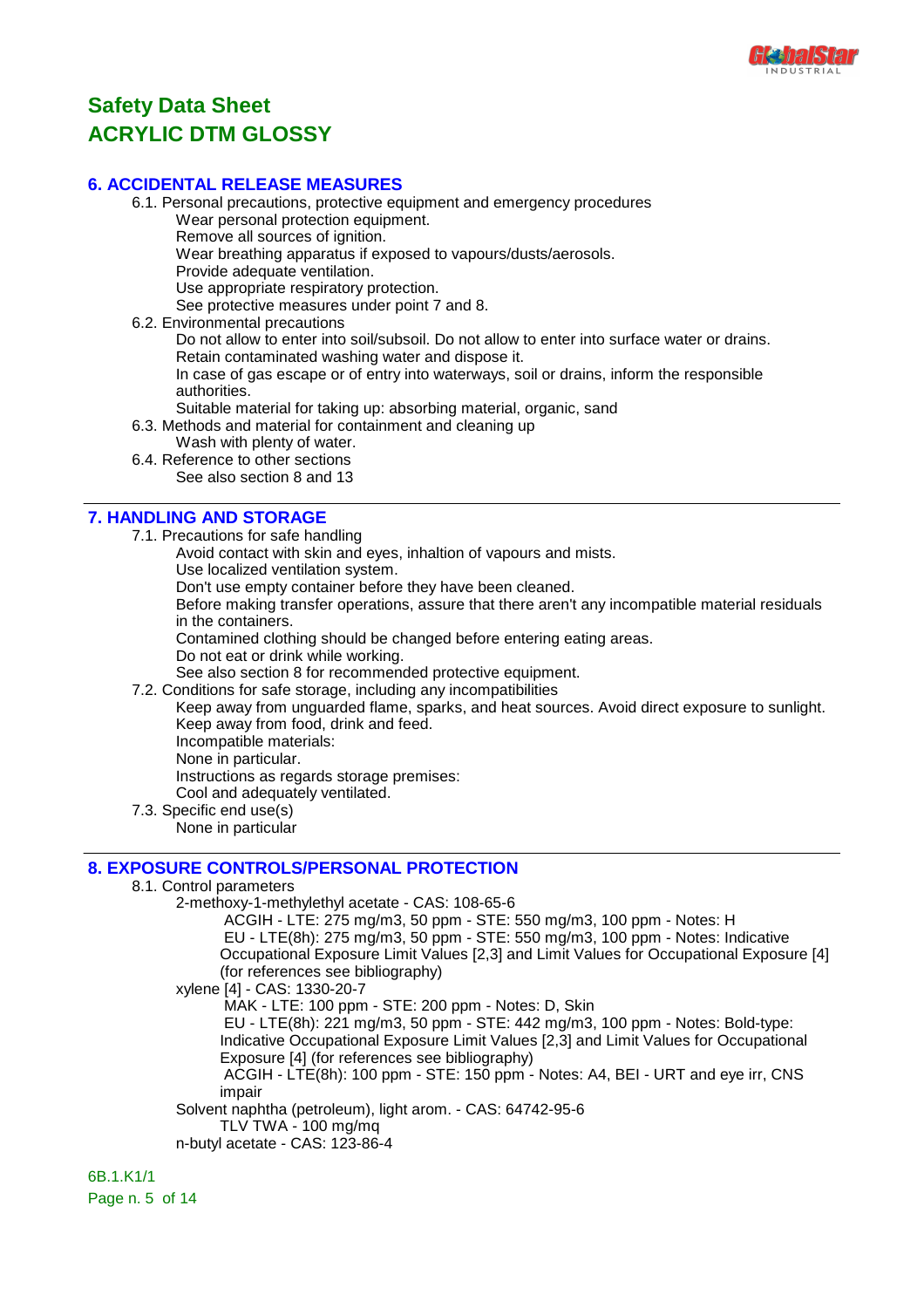

 ACGIH - LTE(8h): 150 ppm - STE: 200 ppm - Notes: Eye and URT irr OEL 8h - 150 ppm OEL short - 200 ppm ethylbenzene - CAS: 100-41-4 EU - LTE(8h): 442 mg/m3, 100 ppm - STE: 884 mg/m3, 200 ppm - Notes: Bold-type: Indicative Occupational Exposure Limit Values [2,3] and Limit Values for Occupational Exposure [4] (for references see bibliography) ACGIH - LTE(8h): 20 ppm - Notes: A3, BEI - URT irr, kidney dam (nephropathy), cochlear impair 2-butoxyethyl acetate; butylglycol acetate - CAS: 112-07-2 EU - LTE(8h): 133 mg/m3, 20 ppm - STE: 333 mg/m3, 50 ppm - Notes: Bold-type: Indicative Occupational Exposure Limit Values [2,3] and Limit Values for Occupational Exposure [4] (for references see bibliography) ACGIH - LTE(8h): 20 ppm - Notes: A3 - Hemolysis 2-methylpropan-1-ol - CAS: 78-83-1 ACGIH - LTE(8h): 50 ppm - Notes: Skin and eye irr toluene - CAS: 108-88-3 EU - LTE(8h): 192 mg/m3, 50 ppm - STE: 384 mg/m3, 100 ppm - Notes: Bold-type: Indicative Occupational Exposure Limit Values [2,3] and Limit Values for Occupational Exposure [4] (for references see bibliography) ACGIH - LTE(8h): 20 ppm - Notes: A4, BEI - Visual impair, female repro, pregnancy loss 2,2'-iminodiethylamine; diethylenetriamine - CAS: 111-40-0 ACGIH - LTE(8h): 1 ppm - Notes: Skin - URT and eye irr DNEL Exposure Limit Values 2-methoxy-1-methylethyl acetate - CAS: 108-65-6 Worker Industry: 153.5 mg/kg - Consumer: 54.8 mg/kg - Exposure: Human Dermal - Frequency: Long Term, systemic effects Worker Industry: 275 mg/m3 - Consumer: 33 mg/m3 - Exposure: Human Inhalation - Frequency: Long Term, systemic effects Consumer: 1.67 mg/kg - Exposure: Human Oral - Frequency: Long Term, systemic effects xylene [4] - CAS: 1330-20-7 Worker Industry: 289 mg/m3 - Consumer: 174 mg/m3 - Exposure: Human Inhalation - Frequency: Short Term, local effects Worker Industry: 180 mg/kg - Consumer: 108 mg/kg - Exposure: Human Dermal - Frequency: Long Term, systemic effects Worker Industry: 77 mg/m3 - Consumer: 14.8 mg/m3 - Exposure: Human Inhalation - Frequency: Long Term, systemic effects Consumer: 1.6 mg/kg - Exposure: Human Oral - Frequency: Long Term, systemic effects Worker Industry: 289 mg/m3 - Consumer: 174 mg/m3 - Exposure: Human Inhalation - Frequency: Short Term, systemic effects Solvent naphtha (petroleum), light arom. - CAS: 64742-95-6 Worker Industry: 25 mg/kg - Consumer: 11 mg/kg - Exposure: Human Dermal - Frequency: Long Term, systemic effects Worker Industry: 150 mg/m3 - Consumer: 32 mg/m3 - Exposure: Human Inhalation - Frequency: Long Term, systemic effects Consumer: 11 mg/kg - Exposure: Human Oral - Frequency: Long Term, systemic effects n-butyl acetate - CAS: 123-86-4 Worker Industry: 960 ppm - Consumer: 859.7 ppm - Exposure: Human Inhalation - Frequency: Short Term, systemic effects Worker Industry: 960 ppm - Consumer: 859.7 ppm - Exposure: Human Inhalation - Frequency: Short Term, local effects Worker Industry: 480 ppm - Consumer: 102.34 ppm - Exposure: Human Inhalation - Frequency: Long Term, systemic effects Worker Industry: 480 ppm - Consumer: 102.34 ppm - Exposure: Human Inhalation - Frequency: Long Term, local effects 2-butoxyethyl acetate; butylglycol acetate - CAS: 112-07-2 Consumer: 18 mg/kg - Exposure: Human Oral - Frequency: Short Term, systemic effects 6B.1.K1/1

Page n. 6 of 14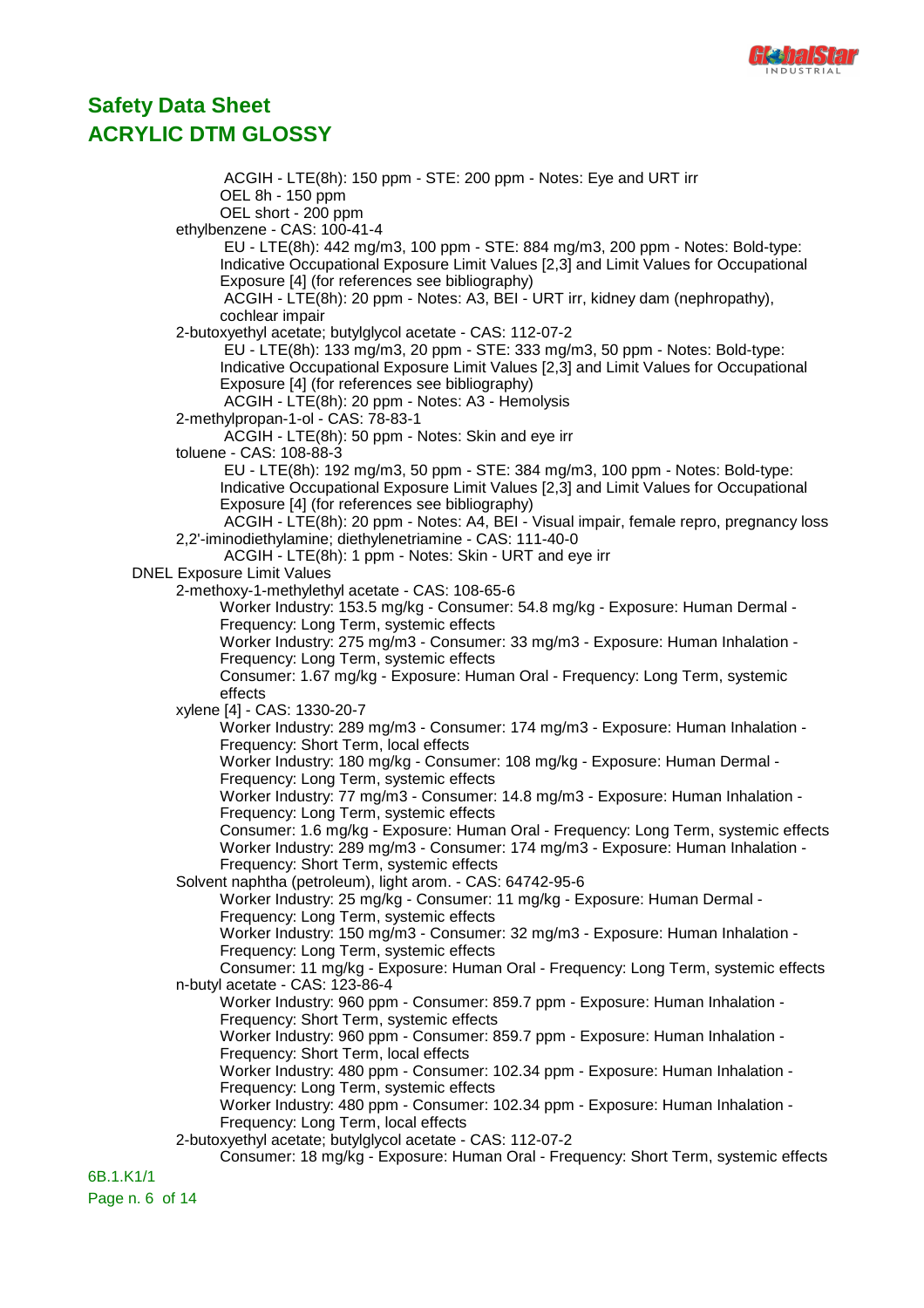

Consumer: 4.3 mg/kg - Exposure: Human Oral - Frequency: Long Term, systemic effects Consumer: 166 mg/kg - Exposure: Human Inhalation - Frequency: Short Term, local effects Worker Industry: 20 ppm - Consumer: 67 mg/kg - Exposure: Human Inhalation - Frequency: Long Term, systemic effects Worker Industry: 50 ppm - Consumer: 199 mg/kg - Exposure: Human Inhalation - Frequency: Short Term, local effects 2,3-epoxypropyl neodecanoate - CAS: 26761-45-5 Worker Industry: 1.4 mg/kg - Consumer: 0.7 mg/kg - Exposure: Human Dermal - Frequency: Long Term, systemic effects - Notes: die Worker Industry: 1.965 mg/m3 - Consumer: 1 mg/m3 - Exposure: Human Inhalation - Frequency: Long Term, systemic effects Consumer: 1.1 mg/kg - Exposure: Human Oral - Frequency: Long Term, systemic effects - Notes: die 2-methylpropan-1-ol - CAS: 78-83-1 Worker Industry: 310 mg/m3 - Consumer: 55 mg/m3 - Exposure: Human Inhalation - Frequency: Long Term, local effects Consumer: 25 mg/kg - Exposure: Human Oral - Frequency: Long Term, systemic effects toluene - CAS: 108-88-3 Worker Industry: 192 mg/m3 - Consumer: 56.5 mg/m3 - Exposure: Human Inhalation - Frequency: Long Term, systemic effects Worker Industry: 192 mg/m3 - Exposure: Human Inhalation - Frequency: Long Term, local effects Worker Industry: 384 mg/kg - Consumer: 226 mg/kg - Exposure: Human Dermal - Frequency: Long Term, systemic effects - Notes: die Worker Industry: 384 mg/m3 - Consumer: 226 mg/m3 - Exposure: Human Inhalation - Frequency: Short Term, local effects Worker Industry: 384 mg/m3 - Consumer: 226 mg/m3 - Exposure: Human Inhalation - Frequency: Short Term, systemic effects PNEC Exposure Limit Values 2-methoxy-1-methylethyl acetate - CAS: 108-65-6 Target: Air - Value: 0.635 mg/l Target: Microorganisms in sewage treatments - Value: 100 mg/l Target: Freshwater sediments - Value: 3.29 mg/kg Target: Marine water sediments - Value: 0.329 mg/kg Target: Marine water - Value: 0.0635 mg/l xylene [4] - CAS: 1330-20-7 Target: Marine water - Value: 0.327 mg/l Target: Air - Value: 0.327 mg/l - Type of hazard: emissione saltuaria Target: Freshwater sediments - Value: 12.46 mg/kg Target: Marine water sediments - Value: 12.46 mg/kg Target: Soil (agricultural) - Value: 2.31 mg/kg n-butyl acetate - CAS: 123-86-4 Target: Fresh Water - Value: 0.18 mg/l Target: Marine water - Value: 0.018 mg/l Target: Freshwater sediments - Value: 0.981 mg/kg Target: Marine water sediments - Value: 0.0981 mg/kg Target: Soil (agricultural) - Value: 0.0903 mg/kg - Notes: occasional release 2-butoxyethyl acetate; butylglycol acetate - CAS: 112-07-2 Target: Fresh Water - Value: 304 mg/l Target: Marine water - Value: 304 mg/l Target: Microorganisms in sewage treatments - Value: 90 mg/l 2,3-epoxypropyl neodecanoate - CAS: 26761-45-5 Target: Marine water - Value: 0.35 ug/l Target: Fresh Water - Value: 0.0035 mg/l Target: Microorganisms in sewage treatments - Value: 50 mg/l 2-methylpropan-1-ol - CAS: 78-83-1 Target: Marine water sediments - Value: 0.152 mg/kg 6B.1.K1/1

Page n. 7 of 14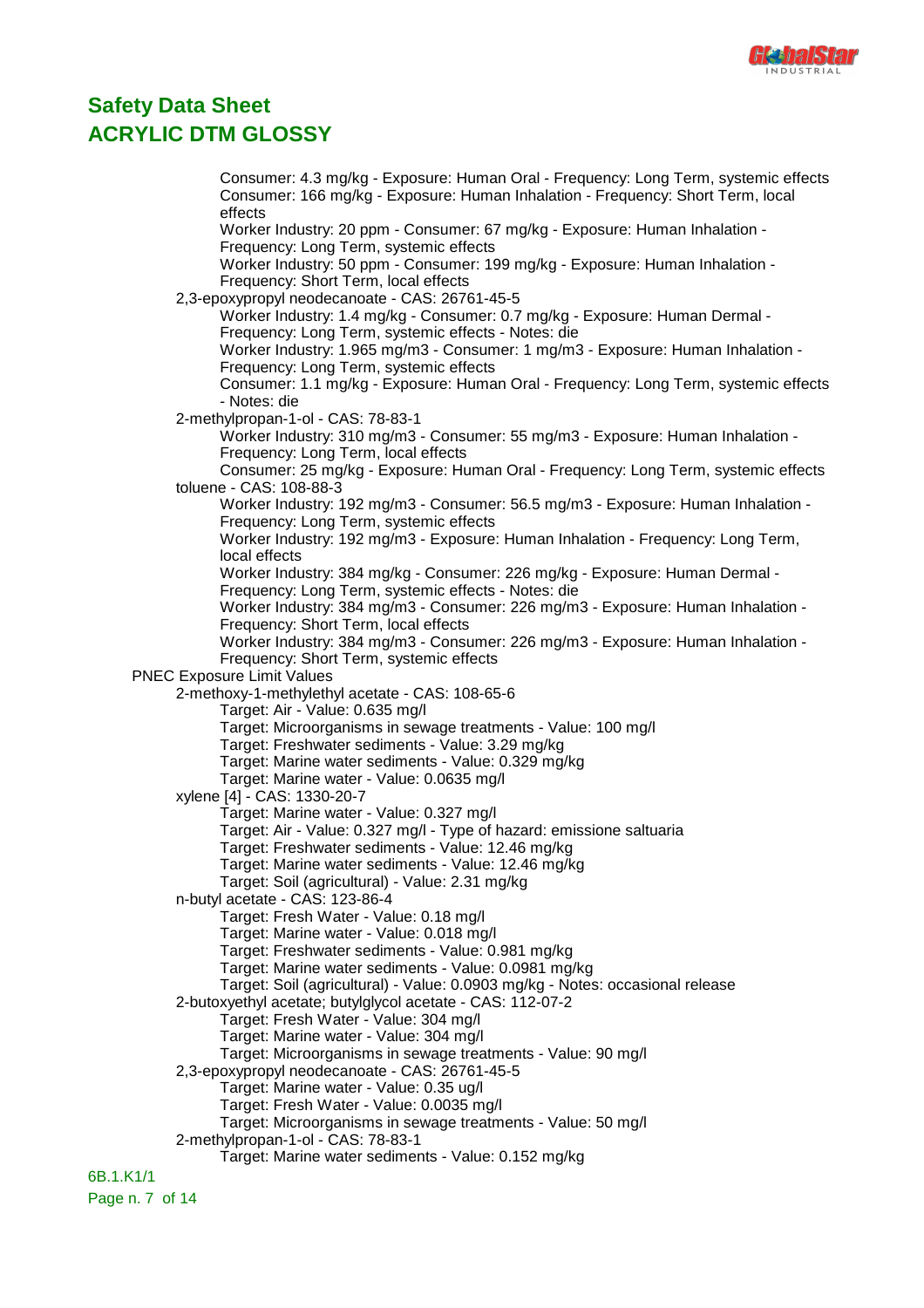

Target: Soil (agricultural) - Value: 0.0699 mg/kg Target: Fresh Water - Value: 0.4 mg/l Target: Marine water - Value: 0.04 mg/l Target: Freshwater sediments - Value: 1.52 mg/kg - Notes: emisionne saltuaria toluene - CAS: 108-88-3 Target: Fresh Water - Value: 0.68 mg/l Target: Marine water - Value: 0.68 mg/l Target: Soil (agricultural) - Value: 2.89 mg/kg Target: Freshwater sediments - Value: 16.39 mg/l Target: Marine water sediments - Value: 16.39 mg/l Target: Microorganisms in sewage treatments - Value: 13.61 mg/l 8.2. Exposure controls Provide adequate ventilation through good general extraction using local exhaust ventilation. If concentrations of solvent or vapor exceed the OEL value, you have to wear respiratory protection. Eye protection: Use close fitting safety goggles, don't use eye lens. Protection for skin: Use clothing that provides comprehensive protection to the skin, e.g. cotton, rubber, PVC or viton. Protection for hands: NBR (nitrile rubber). Respiratory protection: Mask with filter "A" , brown colour Thermal Hazards: None Environmental exposure controls: None Appropriate engineering controls: None

#### **9. PHYSICAL AND CHEMICAL PROPERTIES**

|     | 9.1. Information on basic physical and chemical properties |             |      |      |
|-----|------------------------------------------------------------|-------------|------|------|
|     | Appearance and colour:                                     | liquid gray |      |      |
|     | Odour:                                                     | solvent     |      |      |
|     | Odour threshold:                                           | solvent     |      |      |
| pH: |                                                            | N.A.        |      |      |
|     | Melting point / freezing point:                            | N.A.        |      |      |
|     | Initial boiling point and boiling range:                   |             | N.A. |      |
|     | Solid/gas flammability:                                    | N.A.        |      |      |
|     | Upper/lower flammability or explosive limits:              |             |      | N.A. |
|     | Vapour density:                                            | >1          |      |      |
|     | Flash point:                                               | 25 ° C      |      |      |
|     | Evaporation rate:                                          | N.A.        |      |      |
|     | Vapour pressure:                                           | N.A.        |      |      |
|     | Relative density:                                          | 1.23 kg/l   |      |      |
|     | Solubility in water:                                       | none        |      |      |
|     | Solubility in oil:                                         | soluble     |      |      |
|     | Partition coefficient (n-octanol/water):                   |             | N.A. |      |
|     | Auto-ignition temperature:                                 | N.A.        |      |      |
|     | Decomposition temperature:                                 | N.A.        |      |      |
|     | Viscosity:                                                 | 12" ford 8  |      |      |
|     | Explosive properties:                                      | N.A.        |      |      |
|     | Oxidizing properties:                                      | N.A.        |      |      |
|     | 9.2. Other information                                     |             |      |      |
|     | Miscibility:                                               | none        |      |      |
|     | Fat Solubility:                                            | soluble     |      |      |
|     | Conductivity:                                              | N.A.        |      |      |
|     |                                                            |             |      |      |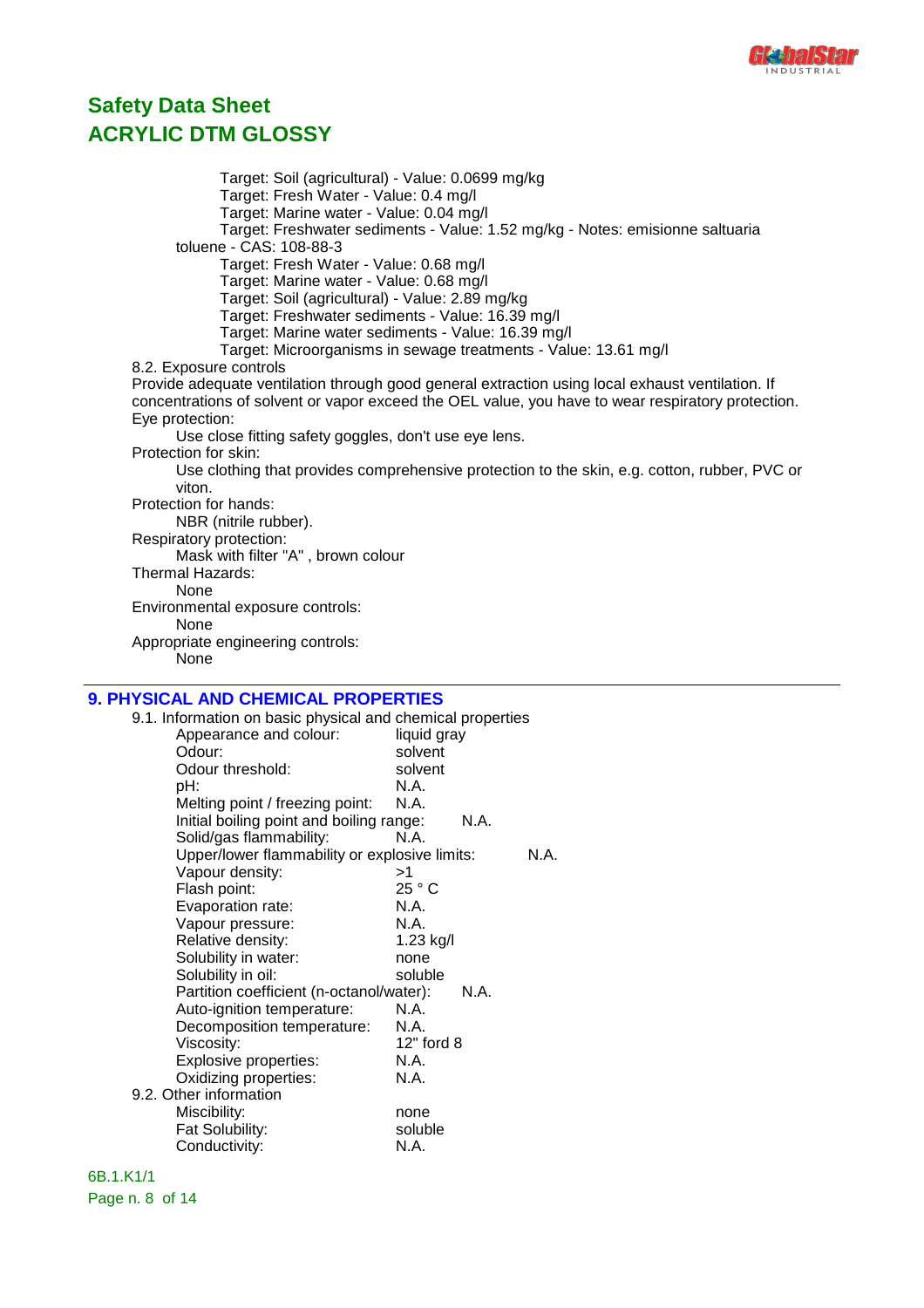

Substance Groups relevant properties N.A.

### **10. STABILITY AND REACTIVITY**

#### 10.1. Reactivity

Stable under normal conditions

10.2. Chemical stability

Stable under normal conditions

- 10.3. Possibility of hazardous reactions
	- It may generate toxic gases on contact with powerful oxidising agents, and powerful reducing agents.
	- It may catch fire on contact with powerful oxidising agents.
- 10.4. Conditions to avoid
	- Stable under normal conditions.
- 10.5. Incompatible materials Avoid contact with combustible materials. The product could catch fire.
- 10.6. Hazardous decomposition products None.

### **11. TOXICOLOGICAL INFORMATION**

11.1. Information on toxicological effects Toxicological information of the mixture: N.A. Toxicological information of the main substances found in the mixture: 2-methoxy-1-methylethyl acetate - CAS: 108-65-6 a) acute toxicity: Test: LD50 - Route: Oral - Species: Mouse 8532 mg/kg Test: LD50 - Route: Skin - Species: Rabbit 5001 mg/kg Test: LC50 - Route: Inhalation - Species: Mouse > 35.7 mg/l - Notes: 6 hours h) STOT-single exposure: Test: Eye Irritant Positive Test: Skin Irritant Positive xylene [4] - CAS: 1330-20-7 a) acute toxicity: Test: LC50 - Route: Inhalation - Species: Rat 20 mg/l - Duration: 4h Test: LD50 - Route: Oral - Species: Mouse 5627 mg/kg Test: LD50 - Route: Skin - Species: Rabbit > 5000 mg/kg Solvent naphtha (petroleum), light arom. - CAS: 64742-95-6 a) acute toxicity: Test: LC50 - Route: Inhalation - Species: Rat > 6193 mg/m3 - Duration: 4h Test: LD50 - Route: Oral - Species: Rat 10.2 mg/l Test: LD50 - Route: Skin - Species: Rabbit > 3160 mg/kg n-butyl acetate - CAS: 123-86-4 a) acute toxicity: Test: LC50 - Route: Inhalation - Species: Rat > 21.2 mg/l - Duration: 4h Test: LD50 - Route: Oral - Species: Rat 10760 mg/kg Test: LD50 - Route: Skin - Species: Rabbit > 14000 mg/kg ethylbenzene - CAS: 100-41-4 a) acute toxicity: Test: LD50 - Route: Oral - Species: Rat 3500 mg/kg Test: LD50 - Route: Skin - Species: Rabbit 5000 mg/kg Test: LC50 - Route: Inhalation - Species: Rat 4000 ppm - Duration: 4h 4,4'-Isopropylidene-diphenol, polymer reaction products with 1-chloro-2,3-epoxypropane: average molecular mass 850-1150 a) acute toxicity: Test: LD50 - Route: Oral - Species: Rat > 2000 mg/kg Test: LD50 - Route: Skin - Species: Rat > 2000 mg/kg 2-butoxyethyl acetate; butylglycol acetate - CAS: 112-07-2 6B.1.K1/1 Page n. 9 of 14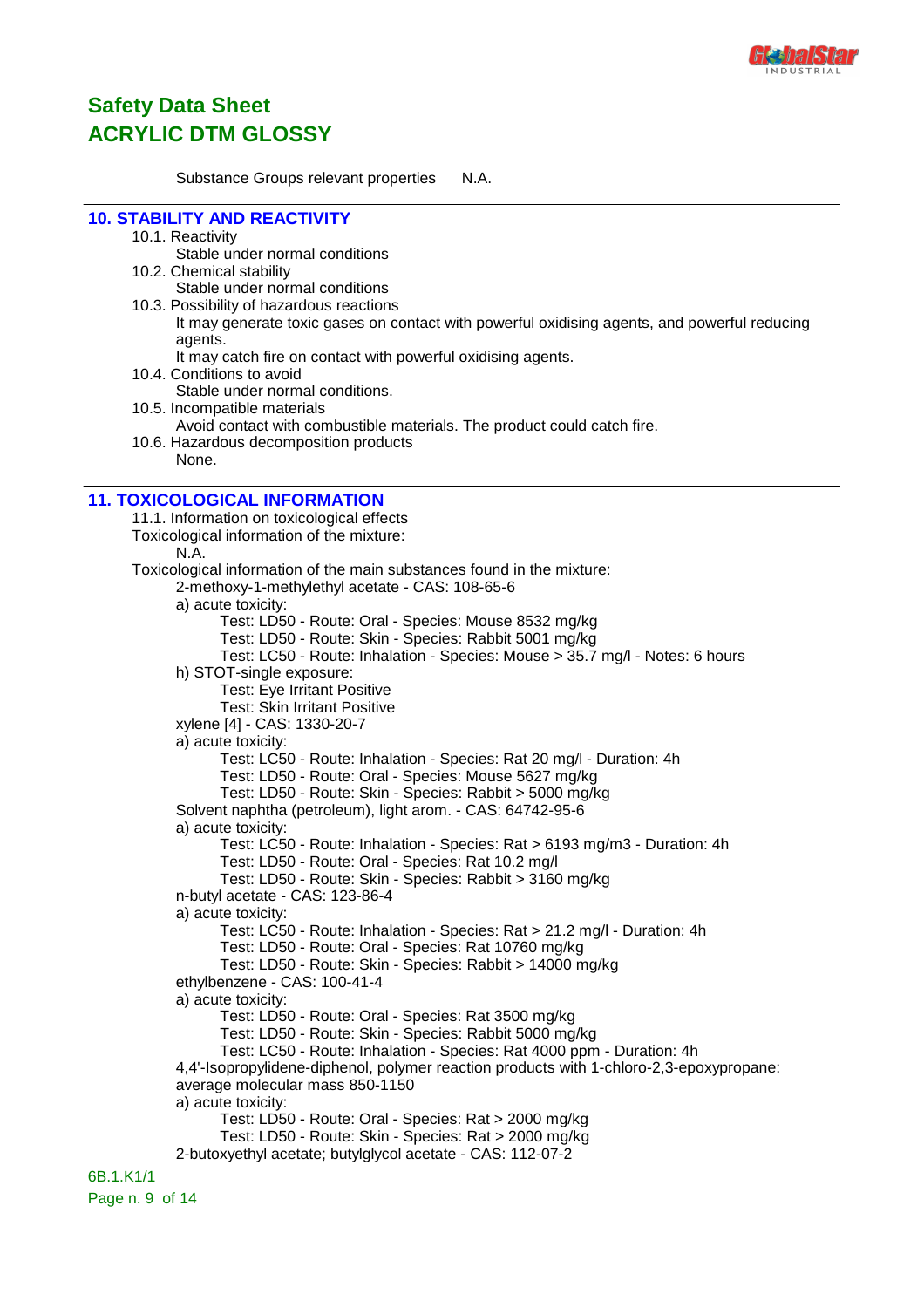

a) acute toxicity: Test: LD50 - Route: Oral - Species: Rat 1880 mg/kg - Notes: bw Test: LD50 - Route: Skin - Species: Rabbit 1500 mg/kg - Notes: bw Test: LC50 - Route: Inhalation - Species: Rat > 400 ppm - Duration: 4h 2,3-epoxypropyl neodecanoate - CAS: 26761-45-5 a) acute toxicity: Test: LD50 - Route: Oral - Species: Rat = 9600 mg/kg Test: LD50 - Route: Skin - Species: Rat = 3800 mg/kg Test: LC50 - Route: Inhalation - Species: Rat = 240 mg/m3 - Duration: 4h b) skin corrosion/irritation: Test: Eye Irritant - Species: Rabbit Negative d) respiratory or skin sensitisation: Test: Skin Sensitization Positive e) germ cell mutagenicity: Test: Mutagenesis - Species: Salmonella Typhimurium Positive f) carcinogenicity: Test: Carcinogenicity Negative i) STOT-repeated exposure: Test: SIRO\_TOX GENERAL - Species: Rat Positive 5000 ppm 2-methylpropan-1-ol - CAS: 78-83-1 a) acute toxicity: Test: LC50 - Route: Inhalation - Species: Rat > 18.18 mg/l - Notes: 6h Test: LD50 - Route: Oral - Species: Rat > 2830 mg/kg Test: LD50 - Route: Skin - Species: Rabbit > 2000 mg/kg b) skin corrosion/irritation: Test: Skin Irritant Positive c) serious eye damage/irritation: Test: Eye Irritant Positive toluene - CAS: 108-88-3 a) acute toxicity: Test: LD50 - Route: Oral - Species: Rat 4328 mg/kg Test: LD50 - Route: Skin - Species: Rabbit 12124 mg/kg Test: LC50 - Route: Inhalation - Species: Rat 5060 ppm - Duration: 4h b) skin corrosion/irritation: Test: Skin Irritant Positive c) serious eye damage/irritation: Test: Eye Irritant Positive g) reproductive toxicity: Test: Reproductive Toxicity Positive i) STOT-repeated exposure: Test: Ingestion Toxicity - Route: Oral Positive - Notes: sistema respiratorio, reni, fegato e cuore 2-methoxy-1-methylethyl acetate - CAS: 108-65-6 LD50 (RAT) oral. 8532 mg/Kg LD50 (RAT) derm. >5000 mg/kg xylene [4] - CAS: 1330-20-7 LD50 (RAT) ORAL: 5000 MG/KG n-butyl acetate - CAS: 123-86-4 LD (RAT) oral, 10770 mg/kg ethylbenzene - CAS: 100-41-4 LD50 (RAT) ORAL: 3500 MG/KG LD50 (RAT) ORAL: 4710 MG/KG BW If not differently specified, the information required in Regulation (EU)2015/830 listed below must be considered as N.A.: a) acute toxicity; 6B.1.K1/1

Page n. 10 of 14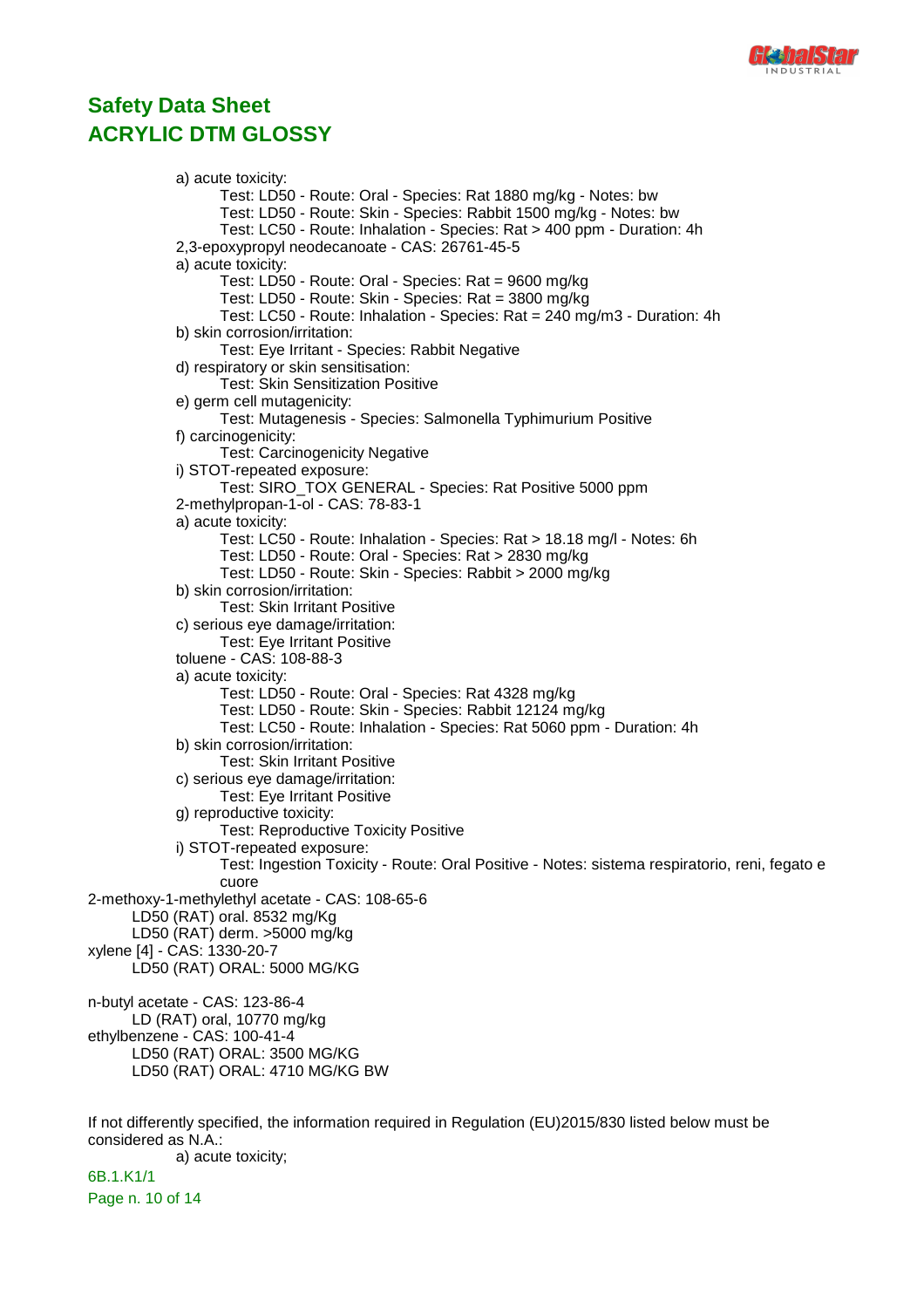

b) skin corrosion/irritation;

c) serious eye damage/irritation;

d) respiratory or skin sensitisation;

e) germ cell mutagenicity;

f) carcinogenicity;

g) reproductive toxicity;

h) STOT-single exposure;

i) STOT-repeated exposure;

j) aspiration hazard.

### **12. ECOLOGICAL INFORMATION**

```
12.1. Toxicity
Adopt good working practices, so that the product is not released into the environment.
Do not use when plants are in flower: the product is toxic for bees.
2-methoxy-1-methylethyl acetate - CAS: 108-65-6
a) Aquatic acute toxicity:
      Endpoint: LC50 - Species: Fish = 180 mg/l - Duration h: 96
      Endpoint: EC50 - Species: Daphnia = 380 mg/l - Duration h: 48
      Endpoint: EC50 - Species: Algae = 2000 mg/l - Duration h: 72
xylene [4] - CAS: 1330-20-7
a) Aquatic acute toxicity:
      Endpoint: EC50 - Species: Daphnia = 1 mg/l - Duration h: 24
      Endpoint: EC50 - Species: Algae = 4.36 mg/l - Duration h: 73
      Endpoint: LC50 - Species: Fish = 2.6 mg/l - Duration h: 96
      Endpoint: NOEC - Species: Algae = 0.44 mg/l - Duration h: 73
      Endpoint: NOEC - Species: Daphnia = 1.57 mg/l - Notes: 21g
      Endpoint: NOEC - Species: Fish = 1.4 mg/l - Notes: 56g
Solvent naphtha (petroleum), light arom. - CAS: 64742-95-6
a) Aquatic acute toxicity:
      Endpoint: LC50 - Species: Fish = 9.22 mg/l - Duration h: 96
n-butyl acetate - CAS: 123-86-4
a) Aquatic acute toxicity:
      Endpoint: LC50 - Species: Fish = 62 mg/l - Duration h: 96
      Endpoint: EC50 - Species: Daphnia = 205 mg/l - Duration h: 48
ethylbenzene - CAS: 100-41-4
a) Aquatic acute toxicity:
      Endpoint: EC50 - Species: Algae = 1.7 mg/l - Duration h: 96
      Endpoint: EC50 - Species: Algae = 2.6 mg/l - Duration h: 72
      Endpoint: LC50 - Species: Fish = 4.2 mg/l - Duration h: 96
      Endpoint: EC50 - Species: Daphnia = 2 mg/l - Duration h: 48
2-butoxyethyl acetate; butylglycol acetate - CAS: 112-07-2
a) Aquatic acute toxicity:
      Endpoint: LC50 - Species: Fish = 28 mg/l - Duration h: 96
      Endpoint: EC50 - Species: Daphnia = 1570 mg/l - Duration h: 72
      Endpoint: EC50 - Species: Algae = 37 mg/l - Duration h: 48
Reaction products of polymeric fatty acids and alcohols ethoxylated with diethylenetriamine and
2,5-Furandione - CAS: 1268617-32-8
a) Aquatic acute toxicity:
      Endpoint: EC50 - Species: Algae = 0.9 mg/l - Duration h: 72
      Endpoint: LC50 - Species: Daphnia = 0.9 mg/l - Duration h: 48
      Endpoint: LC50 - Species: Fish = 0.9 mg/l - Duration h: 96
2,3-epoxypropyl neodecanoate - CAS: 26761-45-5
a) Aquatic acute toxicity:
      Endpoint: EC50 - Species: Algae = 3.5 mg/l - Duration h: 96
      Endpoint: LC50 - Species: Fish = 5 mg/l - Duration h: 96
      Endpoint: EC50 - Species: Daphnia = 4.8 mg/l - Duration h: 48
toluene - CAS: 108-88-3
```
6B.1.K1/1 Page n. 11 of 14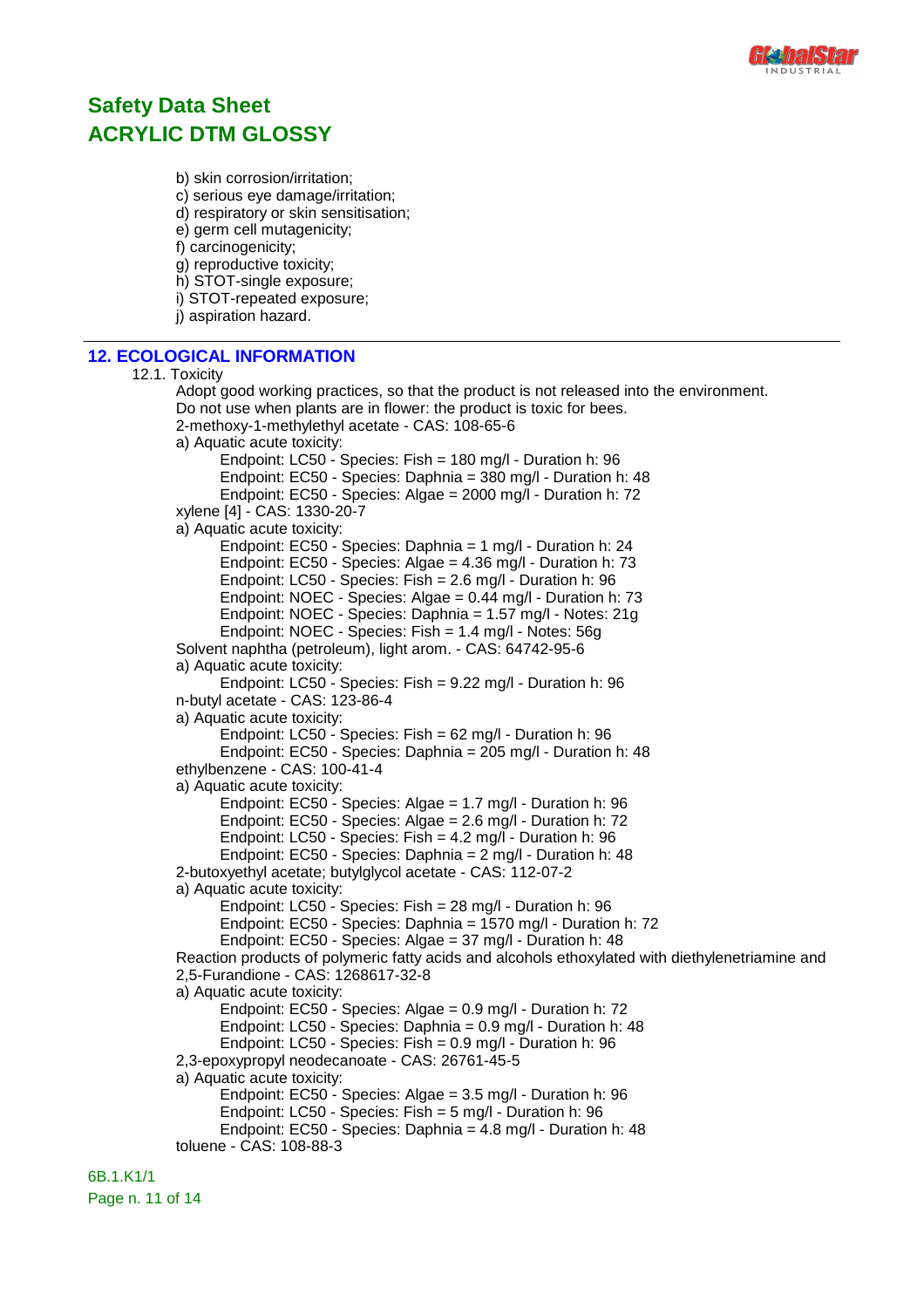

| a) Aquatic acute toxicity:                                                                                                                                                       |
|----------------------------------------------------------------------------------------------------------------------------------------------------------------------------------|
| Endpoint: EC50 - Species: Algae = 12.5 mg/l - Duration h: 72 - Notes: Pseudokirchneriella                                                                                        |
| subcapitata<br>Endpoint: EC50 - Species: Algae = 433 mg/l - Duration h: 96 - Notes: Pseudokirchneriella<br>subcapitata                                                           |
| Endpoint: LC50 - Species: Fish = 12.6 mg/l - Duration h: 96 - Notes: Pimephales<br>promelas                                                                                      |
| Endpoint: LC50 - Species: Fish = 28.2 mg/l - Duration h: 96 - Notes: Poecilia reticulata<br>Endpoint: EC50 - Species: Daphnia = 5.5 mg/l - Duration h: 48 - Notes: Daphnia magna |
| 12.2. Persistence and degradability<br>None                                                                                                                                      |
| 2-methoxy-1-methylethyl acetate - CAS: 108-65-6                                                                                                                                  |
| Biodegradability: Easely biodegradable - Test: N.A. - Duration h: N.A. - %: N.A. - Notes:<br>N.A.                                                                                |
| xylene [4] - CAS: 1330-20-7                                                                                                                                                      |
| Biodegradability: Easely biodegradable - Test: N.A. - Duration h: N.A. - %: N.A. - Notes:<br>N.A.                                                                                |
| Solvent naphtha (petroleum), light arom. - CAS: 64742-95-6<br>Biodegradability: Easely biodegradable - Test: N.A. - Duration h: N.A. - %: N.A. - Notes:<br>N.A.                  |
| n-butyl acetate - CAS: 123-86-4                                                                                                                                                  |
| Biodegradability: Easely biodegradable - Test: N.A. - Duration h: N.A. - %: 83 - Notes: 28<br>days                                                                               |
| 2,3-epoxypropyl neodecanoate - CAS: 26761-45-5<br>Biodegradability: Non-readily biodegradable - Test: N.A. - Duration h: N.A. - %: N.A. -<br>Notes: N.A.                         |
| 2-methylpropan-1-ol - CAS: 78-83-1<br>Biodegradability: Easely biodegradable - Test: N.A. - Duration h: N.A. - %: N.A. - Notes:<br>N.A.                                          |
| 12.3. Bioaccumulative potential                                                                                                                                                  |
| 2-methoxy-1-methylethyl acetate - CAS: 108-65-6<br>Bioaccumulation: Not bioaccumulative - Test: N.A. N.A. - Duration h: N.A. - Notes: N.A.                                       |
| 2,3-epoxypropyl neodecanoate - CAS: 26761-45-5<br>Bioaccumulation: Not bioaccumulative - Test: N.A. N.A. - Duration h: N.A. - Notes: N.A.                                        |
| 12.4. Mobility in soil                                                                                                                                                           |
| 2-methoxy-1-methylethyl acetate - CAS: 108-65-6<br>Mobility in soil: Mobile - Test: N.A. N.A. - Duration h: N.A. - Notes: fast evaporating                                       |
| 12.5. Results of PBT and vPvB assessment<br>vPvB Substances: None - PBT Substances: None                                                                                         |
| 12.6. Other adverse effects<br>None                                                                                                                                              |
|                                                                                                                                                                                  |

### **13. DISPOSAL CONSIDERATIONS**

13.1. Waste treatment methods

Recover, if possible. Send to authorised disposal plants or for incineration under controlled conditions. In so doing, comply with the local and national regulations currently in force.

### **14. TRANSPORT INFORMATION**



| 14.1. UN number |      |
|-----------------|------|
| ADR-UN Number:  | 1263 |
| IATA-UN Number: | 1263 |

6B.1.K1/1 Page n. 12 of 14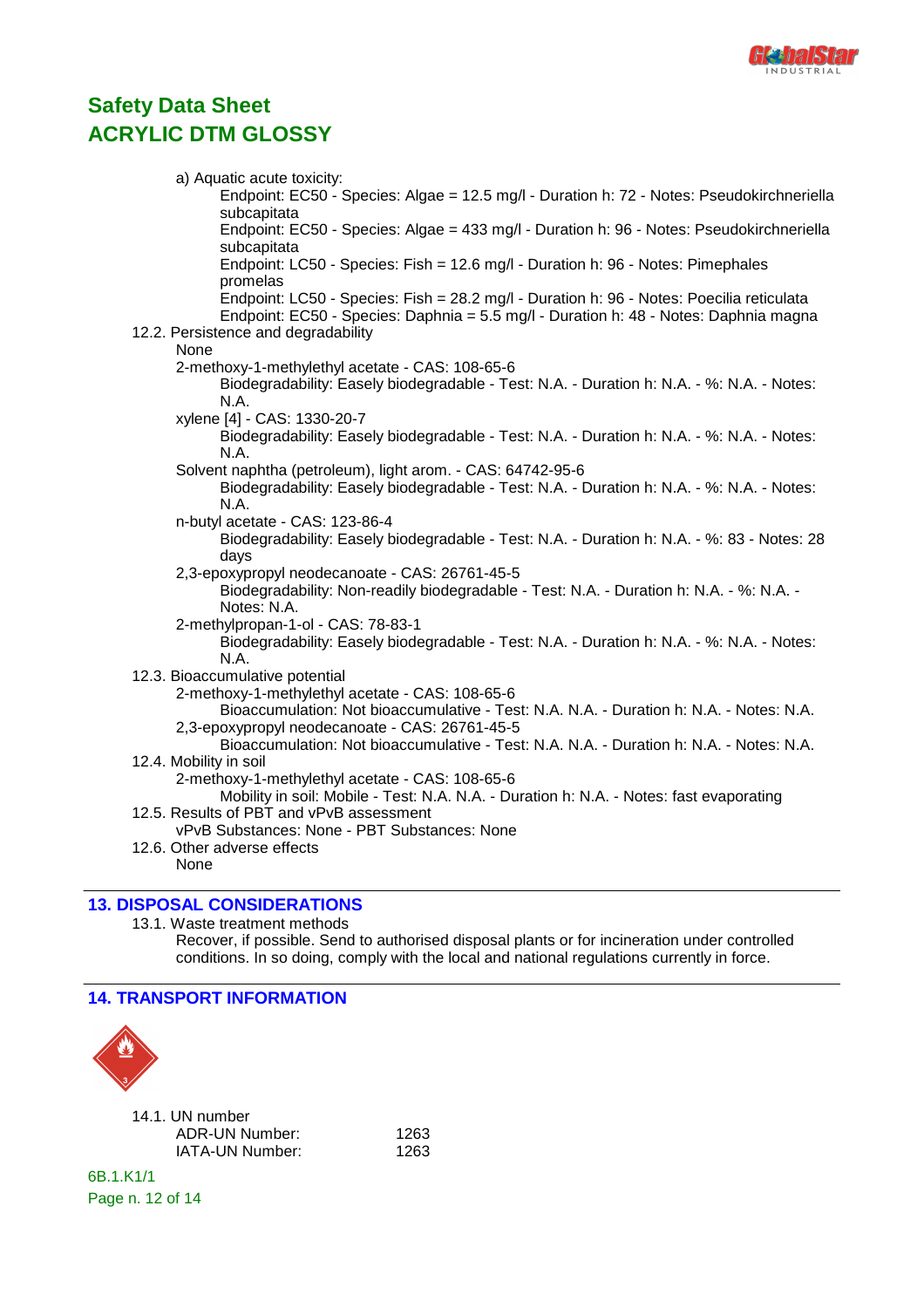

| <b>IMDG-UN Number:</b>              | 1263          |
|-------------------------------------|---------------|
| 14.2. UN proper shipping name       |               |
| <b>ADR-Shipping Name:</b>           | <b>PAINT</b>  |
| IATA-Shipping Name:                 | <b>PAINT</b>  |
| <b>IMDG-Shipping Name:</b>          | <b>PAINT</b>  |
| 14.3. Transport hazard class(es)    |               |
| ADR-Class:                          | 3             |
| ADR - Hazard identification number: | 30            |
| IATA-Class:                         | 3             |
| IATA-Label:                         |               |
| IMDG-Class:                         | $\frac{3}{3}$ |
| 14.4. Packing group                 |               |
| ADR-Packing Group:                  | Ш             |
| IATA-Packing group:                 | Ш             |
| IMDG-Packing group:                 | Ш             |
| 14.5. Environmental hazards         |               |
| <b>ADR-Enviromental Pollutant:</b>  | No            |
| IMDG-Marine pollutant:              | No            |
| 14.6. Special precautions for user  |               |
| <b>ADR-Subsidiary risks:</b>        |               |
| $ADR-S.P.$ :                        | 163 640E 650  |
| <b>ADR-Tunnel Restriction Code:</b> | (D/E)         |
| IATA-Passenger Aircraft:            | 355           |
| IATA-Subsidiary risks:              |               |
| IATA-Cargo Aircraft:                | 366           |
| IATA-S.P.:                          | A3 A72        |
| IATA-ERG:                           | 3L            |
| IMDG-EmS:                           | $F-E$ , S-E   |
| <b>IMDG-Subsidiary risks:</b>       |               |
| IMDG-Storage category:              | Category A    |
| <b>IMDG-Storage notes:</b>          |               |
|                                     |               |

14.7. Transport in bulk according to Annex II of Marpol and the IBC Code N.A.

#### **15. REGULATORY INFORMATION**

15.1. Safety, health and environmental regulations/legislation specific for the substance or mixture Dir. 67/548/EEC (Classification, packaging and labelling of dangerous substances). Dir. 99/45/EEC (Classification, packaging and labelling of dangerous preparations). Dir. 98/24/EC (Risks related to chemical agents at work). Dir. 2000/39/EC (Occupational exposure limit values); Dir. 2006/8/CE. Regulation (CE) n. 1907/2006 (REACH), Regulation (CE) n.1272/2008 (CLP), Regulation (CE) n.790/2009. Volatile Organic compounds - VOCs = 479.24 g/l Volatile CMR substances = 0.02 % Halogenated VOCs which are assigned the risk phrase R40 = 0.00 % Organic Carbon -  $C = 0.29$ 

Where applicable, refer to the following regulatory provisions : Directive 2003/105/CE ('Activities linked to risks of serious accidents') and subsequent amendments. Regulation (EC) nr 648/2004 (detergents). 1999/13/EC (VOC directive)

Provisions related to directives 82/501/EC(Seveso), 96/82/EC(Seveso II): N.A.

6B.1.K1/1 Page n. 13 of 14